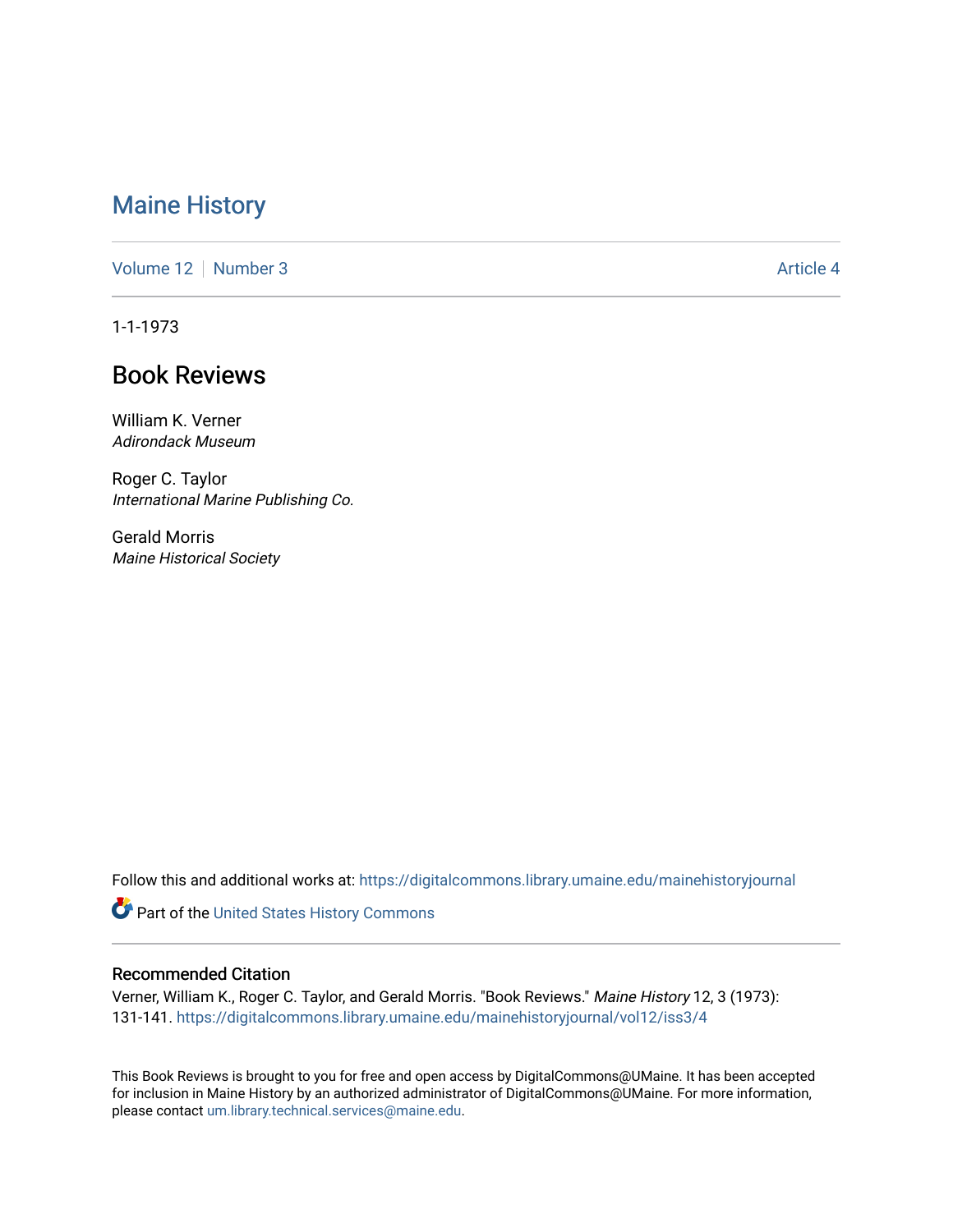## *WRITINGS IN MAINE HISTORY Books*

Smith, David C. *<sup>A</sup> History of Lumbering in Maine: 1861- 1960.* University of Maine Studies No. 93, University of Maine Press,  $1972$ . xvi + 469 pages.

''Maine is lumber and lumber is Maine," writes David C. Smith in his *<sup>A</sup> History of Lumbering in Maine.* If that Judgement is correct, then Smith has not only done <sup>a</sup> superb Job in elucidating <sup>a</sup> state'<sup>s</sup> most important industry over a hundred year period, but has done much the same for the state as a whole into the bargain.

Smith rounds out a story begun in Richard S. Wood's book of the same title which was published in <sup>1935</sup> (and is now back in print), a book which covered the years <sup>1820</sup> to 1861. From the documentation, it is evident that Smith has winnowed an enormous amount of source material. Just as important, he has also demonstrated a capacity for gleaning the essential and projecting it effectively as narrative.

The sixteen chapters of the book can be broken down into five major headings. First there is the story of lumbering from i860 to 1890, dealt with in the first eight chapters. This is followed, in chapters nine and ten, by coverage of the pulp and paper industry for the same period. The next two chapters are devoted to the entry of the big companies on the Maine logging scene, while chapters thirteen and fourteen deal with the rise of conservation and forestry between the end of the Civil War and the beginning of the Depression. The book concludes with two chapters on twentieth century lumbering and logging.

Smith's treatment is both broad and detailed. The reader comes away with a comprehensive sense of Maine logging history while having had the pleasure of seeing the story come to life through the employment of telling detail. The second chapter dealing with "Life in the Woods" is especially good, as is chapter six which deals with shipping the product and chapter seven on lumbering and land sales. Chapter eight gives an excellent wrap-up of the lumbering story in general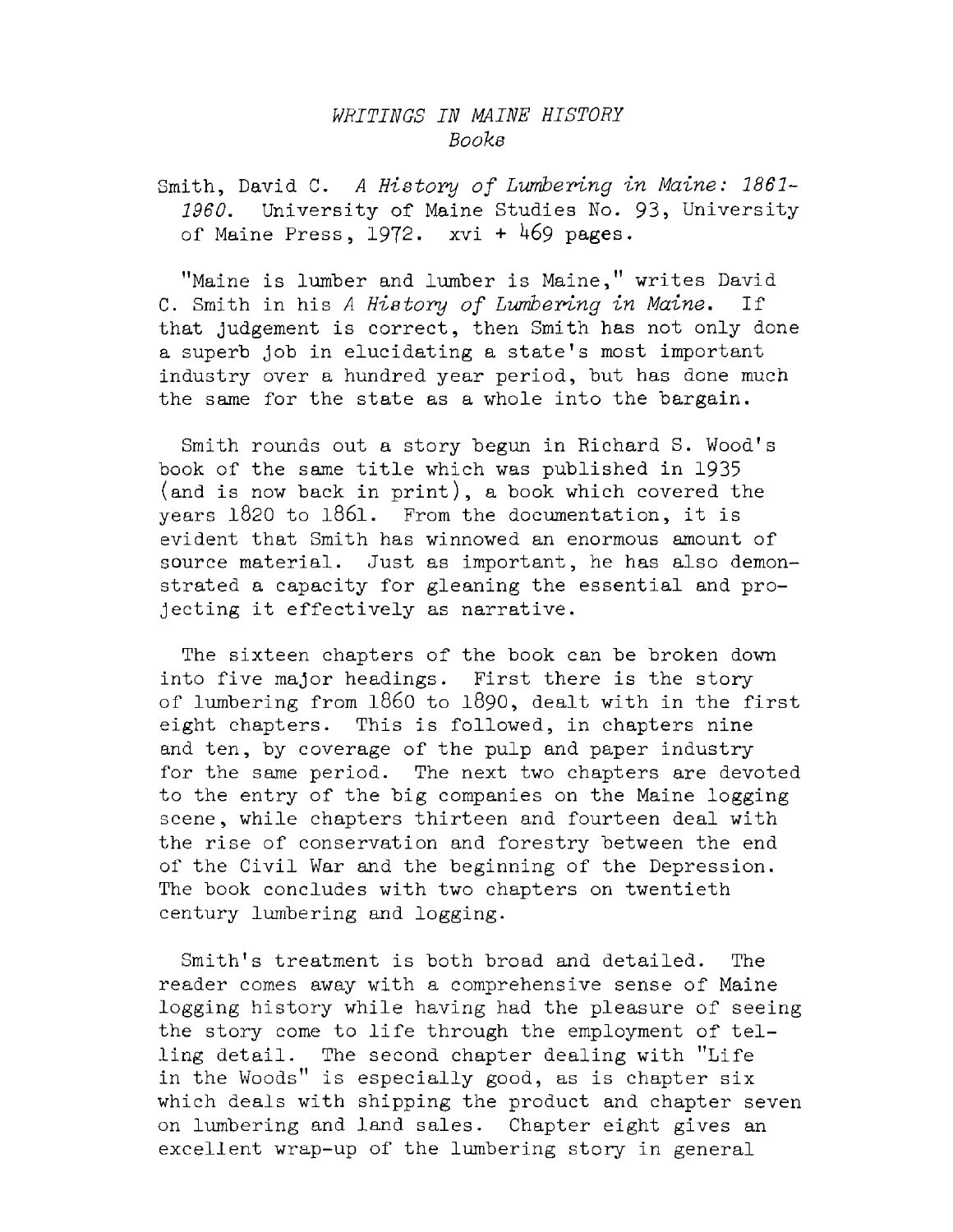and its relationship to the history of other industries such as tanning, ship building, and the railroads. There is perhaps no finer example of Smith's concern for tying in the details of life with a broad story than in note <sup>63</sup> of this same chapter, wherein the implications of financial depressions are vividly reflected in a family's combined salary of \$15 a week. Particularly effective is the treatment of Percival Baxter in chapter twelve and the vivid handling of personalities in the conservation and forestry chapters. Of course, it cannot be expected that the vitality of sections such as these can be constantly maintained in a work of this magnitude; but, at the very least, Smith is never less than thoroughly competent in his approach.

Unless he is intimately familiar with the geography of the State of Maine, the reader may find himself somewhat disoriented from time to time. Although an outline map of Maine, indicating the many townships of the State, is provided at the back of the book, an additional map or maps would have been useful where particular watersheds and timbersheds are dealt with. At the very least, more developed verbal descriptions of such sub-areas have been helpful. In chapter nine one might have wished for a more detailed exposition of the origin of the pulp process and of the transition from rag paper making to pulp paper making, and in the final two chapters one misses a concluding overview of the preceding story and senses that the opportunity for treating a number of interesting contemporary subjects was missed. For instance, the chapters dealing with the twentieth century might have been a good place to conclude the story on the formation of Baxter State Park which was begun and summarily completed in chapter twelve. At the same time, one could have wished for a consideration of the question of modern recreational pressure on woodlands with some treatment of its accommodation in company policies.

Although the structure of individual chapters is, for the most part, quite good -- with strong introductions, clear articulation of subject matter along the way, and generally excellent recapitulations at chapter ends — a clearer arrangement of chapters into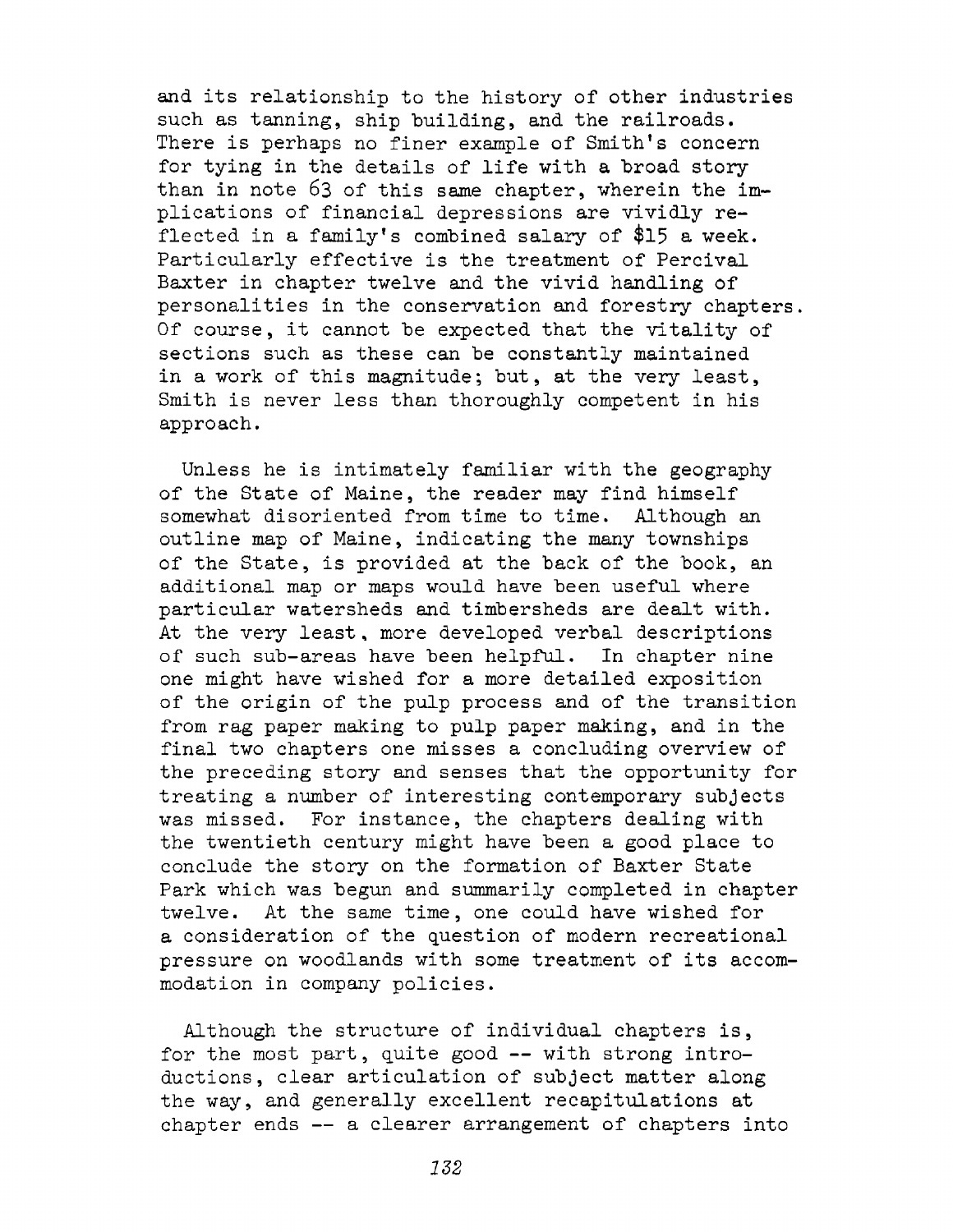groups (as noted above) would have been useful in order to more clearly define the major phases of Maine logging history. Each chapter is liberally footnoted, and, although one might ordinarily wish to see footnotes at the bottoms of pages, their placement at the end of each chapter in this book is thoroughly justified here. The detailed information in the lengthier notes adds a valuable dimension to each chapter and provides an opportunity for rethinking much of what has gone before in the text proper.

There are several sections containing excellent photographs and the book is liberally sprinkled with statistical tables. The end matter includes useful appendices, a particularly comprehensive bibliography, and an index. In the case of the index we noted at least one omission (a reference to the Paines whose name appears on page 253), but we suspect, as with the rest of the book, there are relatively few such lapses. In the text itself, for example, the only mistake of detail which could be discovered was the identification of a former Secretary of the Navy as one H. C. Whitney, whereas, we believe, William C. Whitney is meant.

Unfortunately, Smith's generally excellent work has not been supported as well as it deserves editorially. The policy in this regard often seems inconsistent or just plain wrong in many details, such as the placement of commas and periods outside quotation marks or inconsistent application of punctuation rules throughout. One needs only to examine the first two pages of the book to get an idea of the degree of failure in this regard.

These minor criticisms notwithstanding Smith deserves the thanks of both Maine residents and students of lumbering and logging history in general for a grand job. His choice of subject matter and the thorough and lively way in which he deals with it sets <sup>a</sup> goal and standard of quality to which, we hope, other writers will subscribe. Woods histories of other sections of the country are very much needed, particularly at a time when the public at large is trying to reassess its position relative to all renewable resources; an assessment which can hardly be well done without a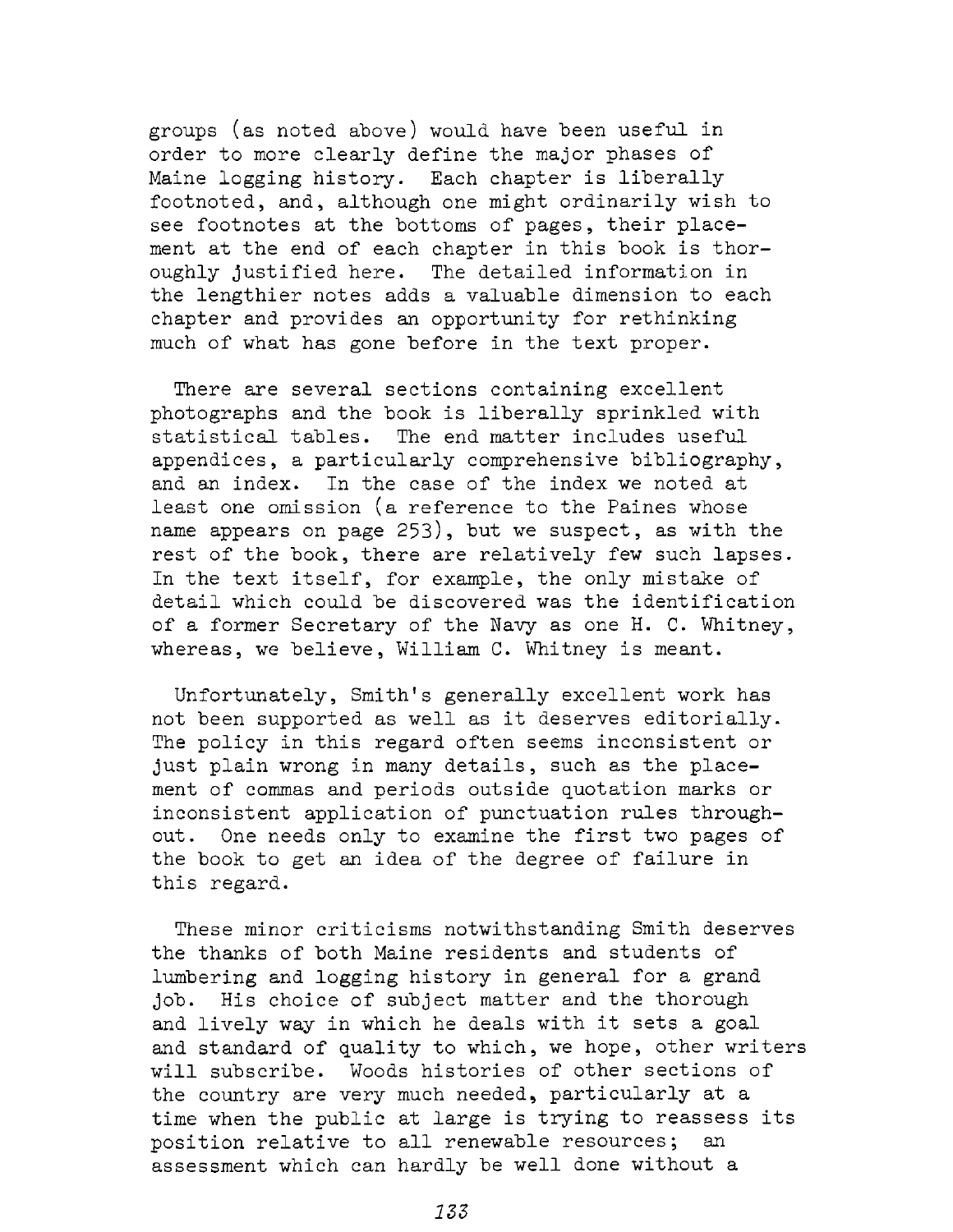sound knowledge of the past. The Adirondack region of northern New York, for one, certainly needs such a history, and this is the case for other important wood producing areas in the United States. It would be too much to expect that David C. Smith could do all of these himself, but hopefully his work will stand as a model and incentive to writers in other parts of the country.

> William K. Verner, Curator The Adirondack Museum Blue Mountain Lake, New York

McKee, Christopher. *Edward Preble: <sup>A</sup> Naval Biography: 1761-1807.* U. S. Naval Institute, Annapolis, Maryland, 1972. 394 pages. \$16.00

This is a welcome biography of one of Maine'<sup>s</sup> and Portland'<sup>s</sup> great maritime figures. While Preble is, of course, best known for his efforts to bring Tripoli to reasonable terms in the Barbary Wars, his maritime career also included Revolutionary War naval operations along the Maine coast, followed by sixteen years in merchant sail. This Maine-oriented part of Preble'<sup>s</sup> life is well described by McKee, as are the details of Preble'<sup>s</sup> Maine ancestry and that of the girl he married, Mary Deering of Portland. It is this early part of the book, of course, that will be of primary interest to those readers seeking fresh detail in local Maine history, and they will not be disappointed.

But the book goes far afield from Maine, as did its subject. There is good description of trading voyages from New England at the end of the eighteenth century. The section on Preble's years at sea in merchantmen shows the versatility required of mercantile captains. Preble shone on all accounts, though to be sure, he was a poor wine taster. He kept bringing back to Boston wine from Spain that when examined, presumably by those more expert than he, was found to be ''very inferior", or, on another occasion, ''exceeding bad".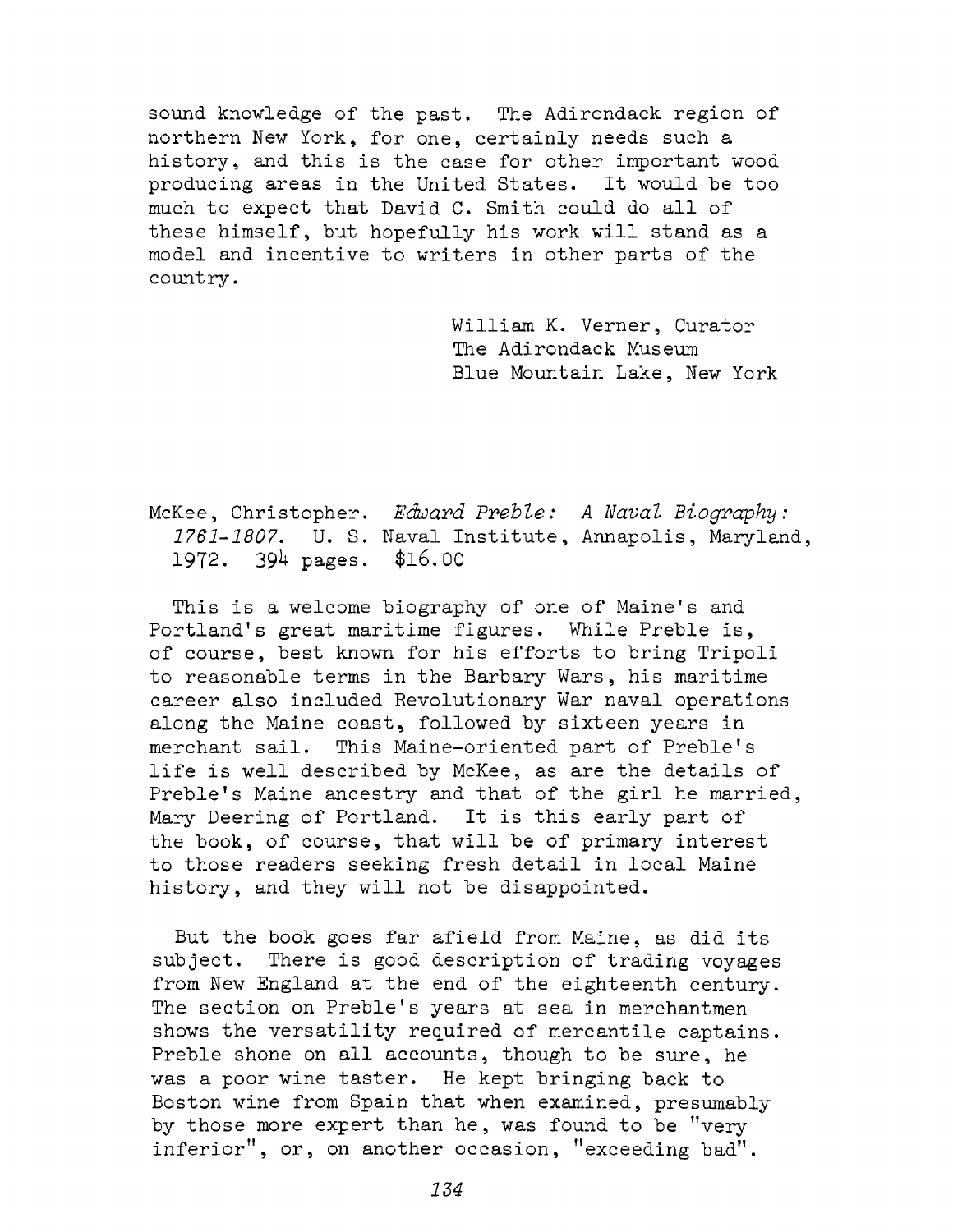While sailing on mercantile missions, Edward Preble evidently missed the excitement of his naval service during the Revolution. Within months of the formation of the new federal Navy, Preble applied for a lieutenant's commission. This was in 1794. Now the McKee biography starts to come into its own.

The author fulfills the promises implied by his Preface. He is convincing in demonstrating what he conceives to be the prime significance of Preble's life: "A man'<sup>s</sup> moral fiber and his actions when confronted with difficulties are more important than his failure, or his success, in overcoming those difficulties." Preble certainly was confronted with difficulties in the Mediterranean. He achieved greater success than either his predecessors or successors, but not the complete success for which he yearned. But his moral fiber and his actions would have to rate high marks from any Judge.

In his Preface, McKee attributes Preble's success in the Tripolitan War to his keen, analytical mind; his force of personality; and his luck. The text bears out these interpretations.

The author promises to tell us more than we have been told heretofore in print about Tripoli'<sup>s</sup> strategy in the Barbary Wars and about the rationale behind Jefferson's gunboats. He makes good on both counts by drawing on the dispatches of the French go-between at Tripoli, Bonaventure Beaussier, and on the correspondence between Thomas Jefferson and his Secretary of the Navy, Robert Smith.

McKee writes of Preble'<sup>s</sup> life in exhaustive detail. The reader may at first fear that such detail will be superfluous, perhaps even boring, but he will probably be drawn steadily into the story and be increasingly fascinated by the very detail at which he flinched.

This biography is certainly objective. McKee gives good summaries of Preble'<sup>s</sup> personality and deals fairly with his well-known difficult temper. Preble's "harsh and violent disposition" caused crew troubles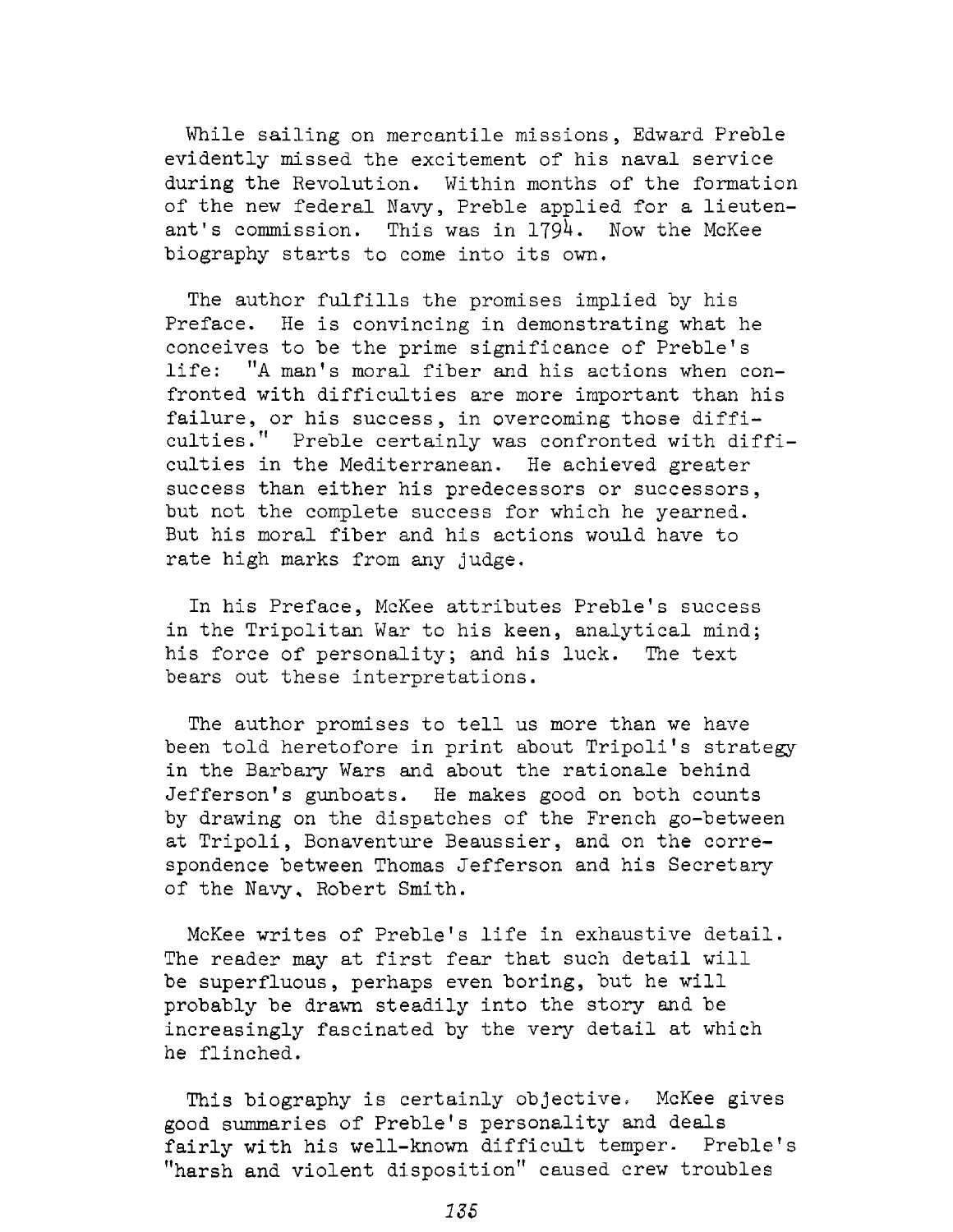as early as 1793, when he commanded the 240-ton ship *Neptune*, a merchantman. His normal disposition would seem to require no complaint, but he could lose control of himself temporarily with unpleasant results.

Preble was not a healthy man. In 1801, he had to give up command of the *Essex* to William Bainbridge because of ulcers. Troubles with his digestive system plagued him the rest of his life.

There is much in this book for the naval historian. McKee describes the sailing qualities of the *Essex* in detail. He gives a valuable account of coppering the *Constitution's* bottom, based on the Journal of her sailing master, Nathaniel Haraden. He presents an excellent discussion of the strategy and tactics of the blockade. He writes a fine chapter on life aboard the *Constitution,* He runs his finger across Preble's professional library in the *Constitution* (and finds mostly British naval publications). He rates Syracuse as a liberty town from the point of view of Preble'<sup>s</sup> officers and tells of relations between the U. S. Navy and the local government of the city.

Of course the famous naval actions involving the *Constitution* and the other vessels in Preble's squadron with the bombardment of Tripoli and the capture of the Philadelphia, and her subsequent destruction by Decatur in the *Intrepid* are all thoroughly treated. Good maps by Dorothy de Fontaine help the reader follow the action. One point that comes clear is that the ferocity of certain Americans when they gain or have the advantage in hand-to-hand combat is nothing new.

An interesting side to Preble'<sup>s</sup> ability as a military commander was his ability to halt a planned operation when the original assumptions on which it was based began to lose credence. The decision to call off an operation, even though it may be developing its own inherent momentum, can be more important than the ability to conceive the operation in the first place. Preble was party to a conspiracy with enemies of the Pasha of Tripoli to overthrow him. But when Preble's expected reinforcements failed to arrive and he saw little evidence of specific military preparations by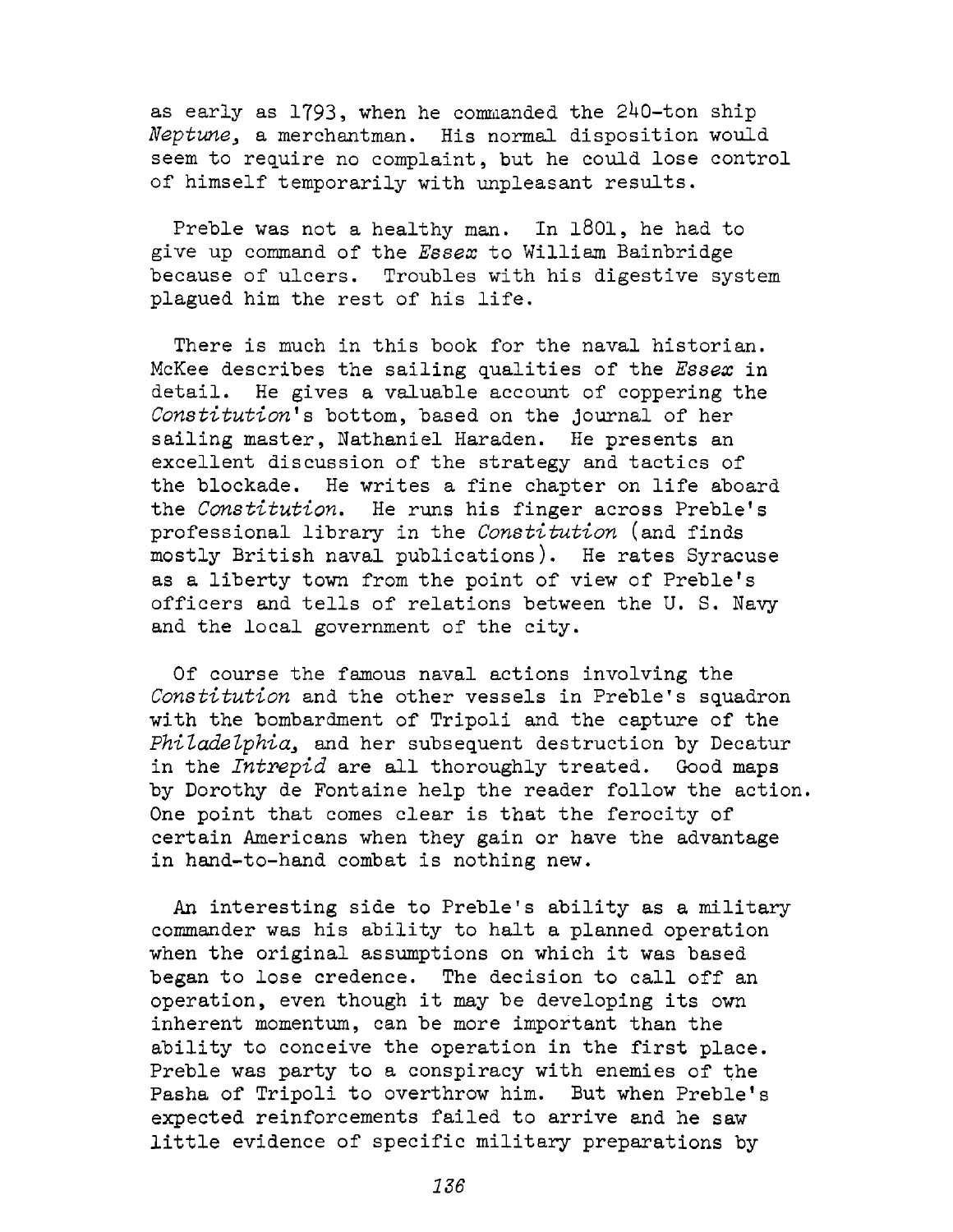his fellow conspirators, he was not prevented by pride in an idea he had personally endorsed from seeing the wisdom of calling the whole thing off.

We hear much of "Preble'<sup>s</sup> boys" and of the stirring part these young officers who served under Preble in the Mediterranean played in the War of 1812. McKee shows that at least a small part of the credit for their success should go to Secretary of the Navy Robert Smith, who emphasized to Preble when the latter left for the Mediterranean, the importance for the future of officer training. In any event, Preble'<sup>s</sup> training of his officers and crews was rigorous and effective. McKee gives a good discussion of Preble as a disciplinarian and relates his methods of dealing with his subordinates to those of his contemporary officers. If Smith could give Preble advice in these matters, so could Preble be persuasive to Smith. When the Navy later sought captains for its new bomb ketches and gunboats, Preble dissuaded Smith from bringing into the service experienced merchant captains to take over the new vessels and convinced him to promote deserving junior naval officers into the choice billets.

After Preble's return from the Mediterranean, he was placed in charge of the construction of some of Jefferson'<sup>s</sup> gunboats. The arguments in favor of these craft, with which Preble specifically agreed, were largely based on their mobility for harbor defense. McKee shows plans of these buxom, shallow-draft, short-rigged vessels. One wonders about the mobility of Jefferson'<sup>s</sup> gunboats; surely they could not work to windward except under ideal conditions of wind and sea.

McKee does have his problems with sea language. Mariners will stumble over such phrases as "her flying jib boom pitched away"; "rode the contrary currents skillfully"; or "a lofty sea". Would that writers on marine subjects could either spend their two years before the mast or take Samuel Eliot Morison's short course in correct seagoing expression!

It is interesting to compare this biography against some other writings on Edward Preble. There was Lorenzo Sabine'<sup>s</sup> *Life of Edward Preble^* published in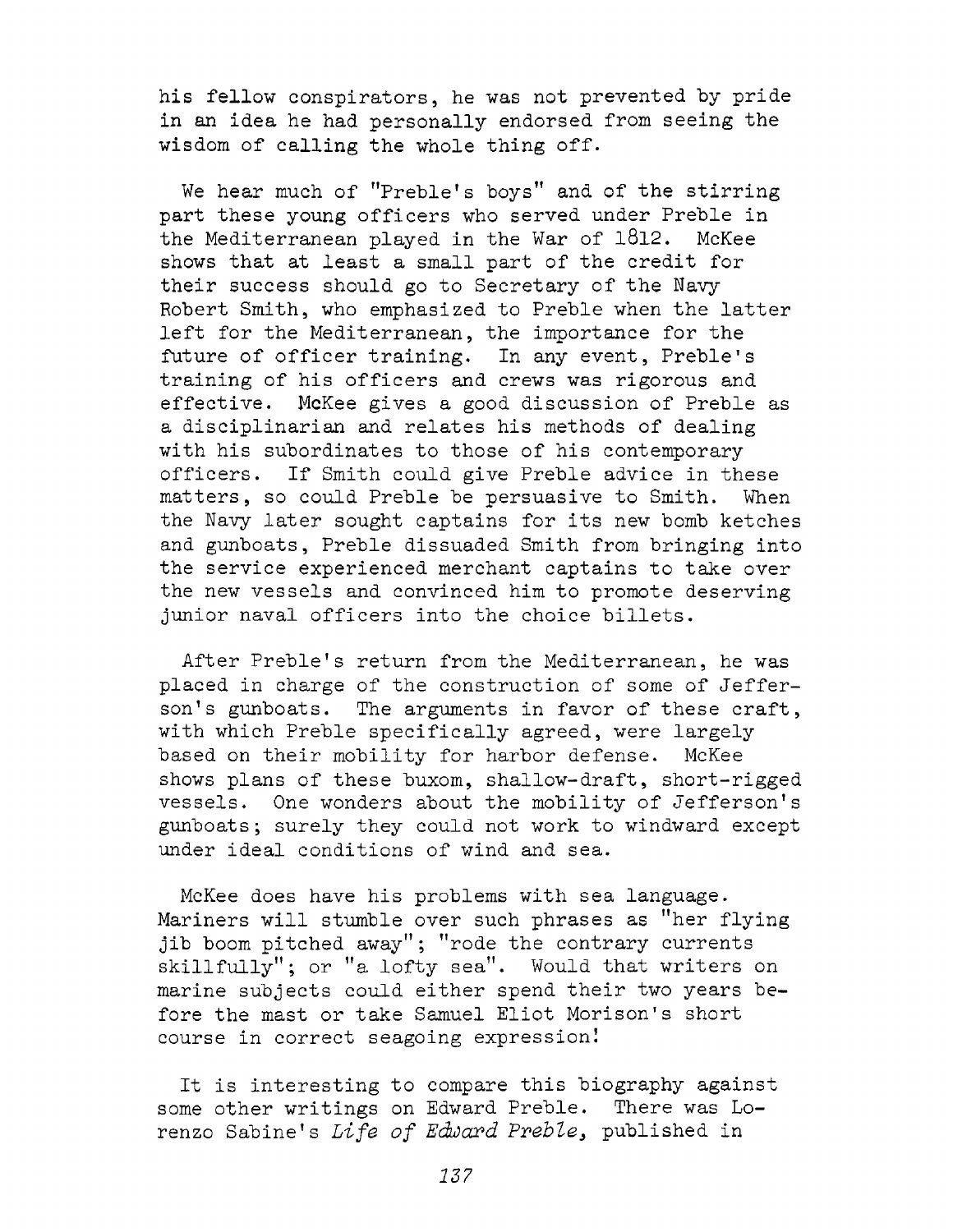Volume XII of the Library of American Biography by Charles C. Little and James Brown of Boston in 1847. Preble's naval career has also been discussed in the journal long produced by the publisher of the McKee biography, the *United States Naval Institute Proceedings<sup>3</sup>* most notably in an article by Fletcher Pratt in the December, 1933, issue, and in a commentary on that article by Commander A. Bainbridge Hoff, printed in the March, 1934, issue. The Sabine biography, though not nearly so thorough and objective as McKee's work, is still not so eulogistic as one might expect from a man writing of a national naval hero dead only forty years. In fact McKee might have used to advantage some of Sabine'<sup>s</sup> points on Preble'<sup>s</sup> difficulties with manning and logistics. Fletcher Pratt, in his article, was quite carried away by the idea that Preble won the War of 1812 posthumously by single-handedly making his ''Boys" what they were. Commander Hoff came back in proper rebuttal to point out some obvious facts to Pratt.

After reading these other writings about Preble, one wonders if McKee'<sup>s</sup> biography is *too* objective. McKee knows a great deal more about Preble than does anyone else, and he has set down much of his knowledge in an obviously well-balanced account of Preble'<sup>s</sup> life, but one is left wondering how McKee really felt about the man.

> Roger C. Taylor, President International Marine Publishing Co.

Albion, Robert G. Baker, William A. Labaree, Benjamin W. Brewington, Marion V., *New England and the Sea,* Middletown, Connecticut, The Marine Historical Association, Inc., by Wesleyan University Press, 1972. xiv, 301 pages. \$12.50

Incredible as it may seem, <sup>a</sup> comprehensive survey of New England's maritime heritage has never been available until now. In order to gain a reasonable picture of the whole maritime enterprise it was nec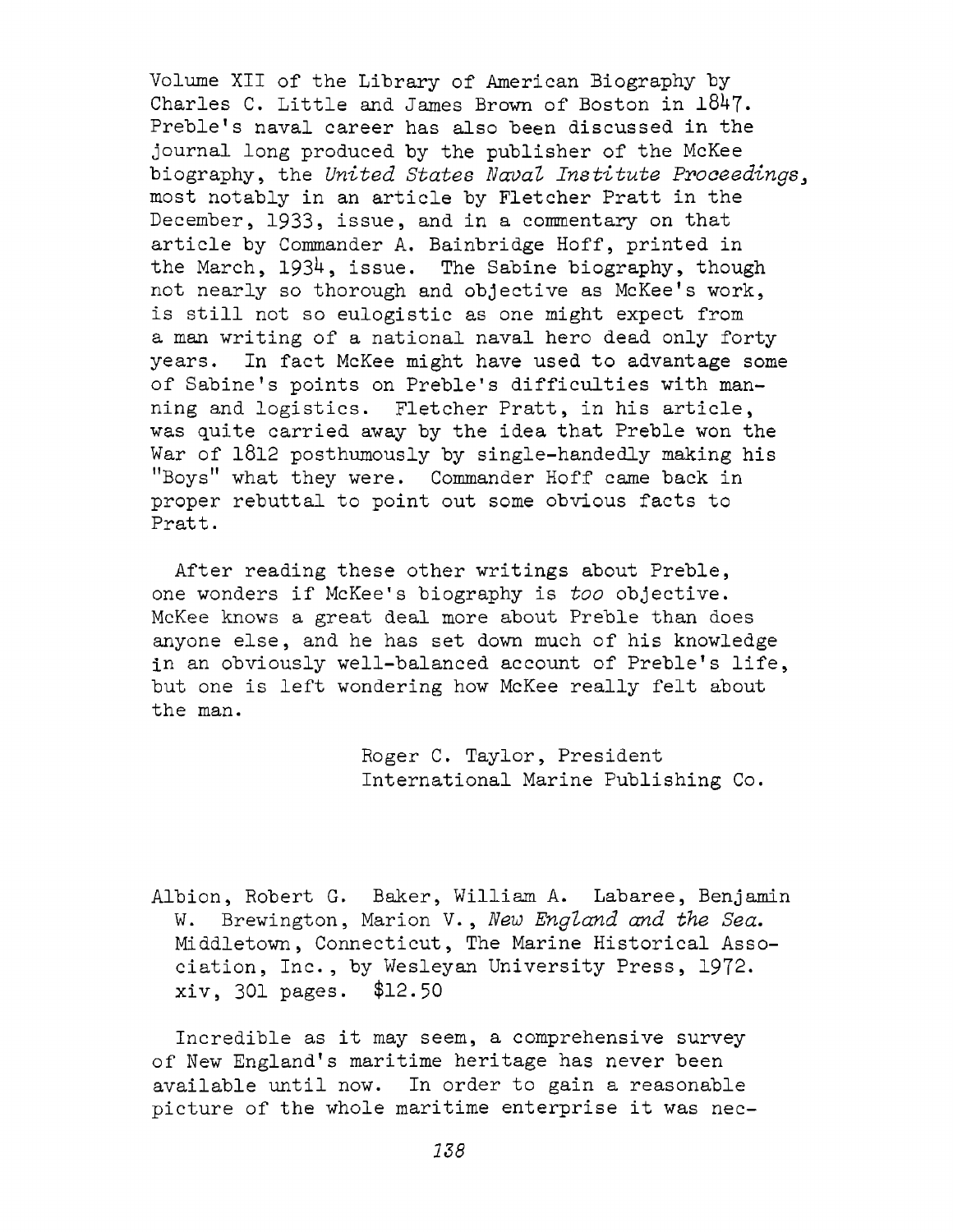essary to select a chapter here, an article there, in addition to three or four key books. The most illuminating (certainly the most readable) single account has been Albion and Pope's *Sea Lanes in Wartime: The American Experience<sup>3</sup> 1775-1945,* a book which is far less restrictive than its title would indicate.

Albion, Baker and Labaree have now filled this long-standing need for a maritime overview in a most attractive manner. The fifth volume in Mystic Seaport'<sup>s</sup> excellent American Maritime Library series, *New England and the Sea,* is every bit as handsome as its predecessors, and the designers at Wesleyan University Press are to be congratulated once again. They have successfully avoided even a hint of textbook torpor, which is quite an achievement since the book will assuredly be used as such.

In his customary lively fashion, Benjamin W. Labaree (Ephraim Williams Professor of American History at Williams College) takes the story from bedrock to 1815 in two swiftly moving chapters. It'<sup>s</sup> all there, the Vikings, the Indians, the early exporers, the Revolution and War of 1812 — and Labaree manages to infuse many <sup>a</sup> ho-hum story with admirable vitality. Robert G. Albion, dean of American maritime historians (and past President of this Society) takes the maritime story through its "Golden Age;" that is, from <sup>1815</sup> to the close of the Civil War. Albion is such a seasoned explorer in these waters that he is able to illuminate a scene forty years forward and forty years backward at any given point. His narrative flows from such profound knowledge of the subject that one comes away fully convinced that events could not *possibly* have happened in any other way. It is left to William A. Baker (Curator of the Francis Russell Hart Nautical Museum at M. I. T. ) to tell the extremely complex story of the sad, steady, decline of American maritime enterprise from 1865 to the present. From a withering number of possibilities, Marion V. Brewington (Director of the Kendall Whaling Museum) selected illustrations for the entire book.

Oddly enough, this is not a book which will greatly interest the maritime historian or those with a firm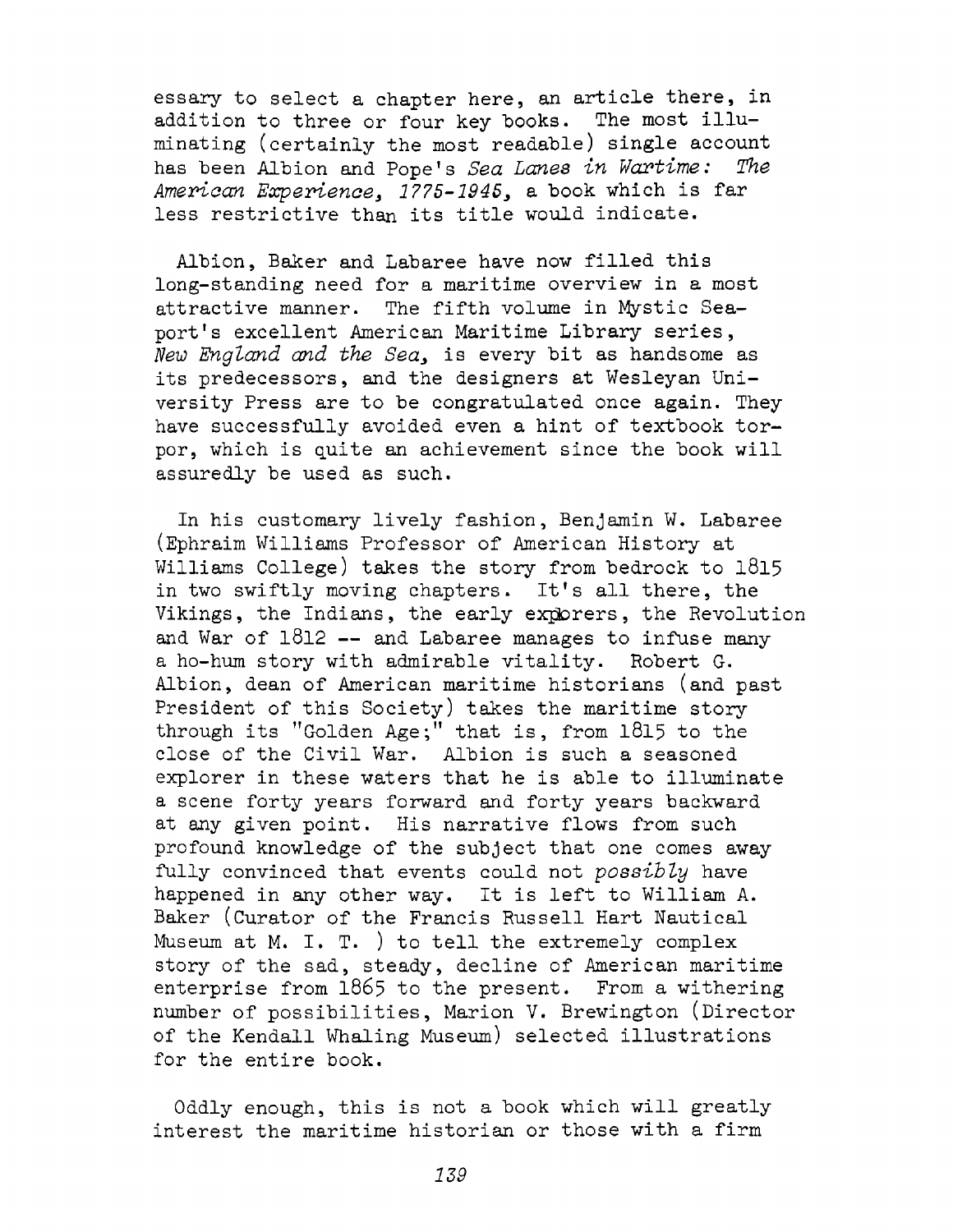knowledge of available maritime histories. The book breaks no new ground, and quite obviously is not intended to do so. It is simply the best introduction to the subject between two covers. And it is refreshing to have such a survey, thoroughly intelligible to the novice, written by the top men in the field. Such chores usually fall to the editorial skills of free-lance whiz kids working solely out of the New York Public Library.

It is perfectly reasonable in <sup>a</sup> book of this type, written by the experts, that a bibliography should have been omitted. It would have had to run the gamut and would have served no useful purpose. However, since the book is obviously aimed at the uninitiated (and presumably will succeed in sparking their enthusiasm for American maritime history), it is <sup>a</sup> great pity that an annotated list of twenty or so best books on the subject was not included. Instead, the reader is referred to the new edition of Albion'<sup>s</sup> *Bibliography* (see below) which is a pretty lame way out, one would think. Hopefully, the book will need to go into a second printing one day. It would be a pleasure to see what Albion, Baker, and Labaree would choose as the best twenty books on American maritime history.

> Gerald Morris Maine Historical Society

Albion, Robert G. *Naval & Maritime History: An* Annotated Bibliography. Fourth Edition, Revised *and expanded.* Mystic, Connecticut, Munson Institute of American Maritime History, The Marine Historical Association, Inc., 1972. ix, <sup>370</sup> pages. \$15.00 cloth, \$5-95 paper.

For at least one prominent British writer on maritime history, Mystic Seaport in Connecticut was known for only one thing, Albion's *Naval* <6 *Maritime* bibliography. He was perfectly astonished to find a flourishing museum and research center upon his arrival as guest lecturer. Albion's work remains the single compre